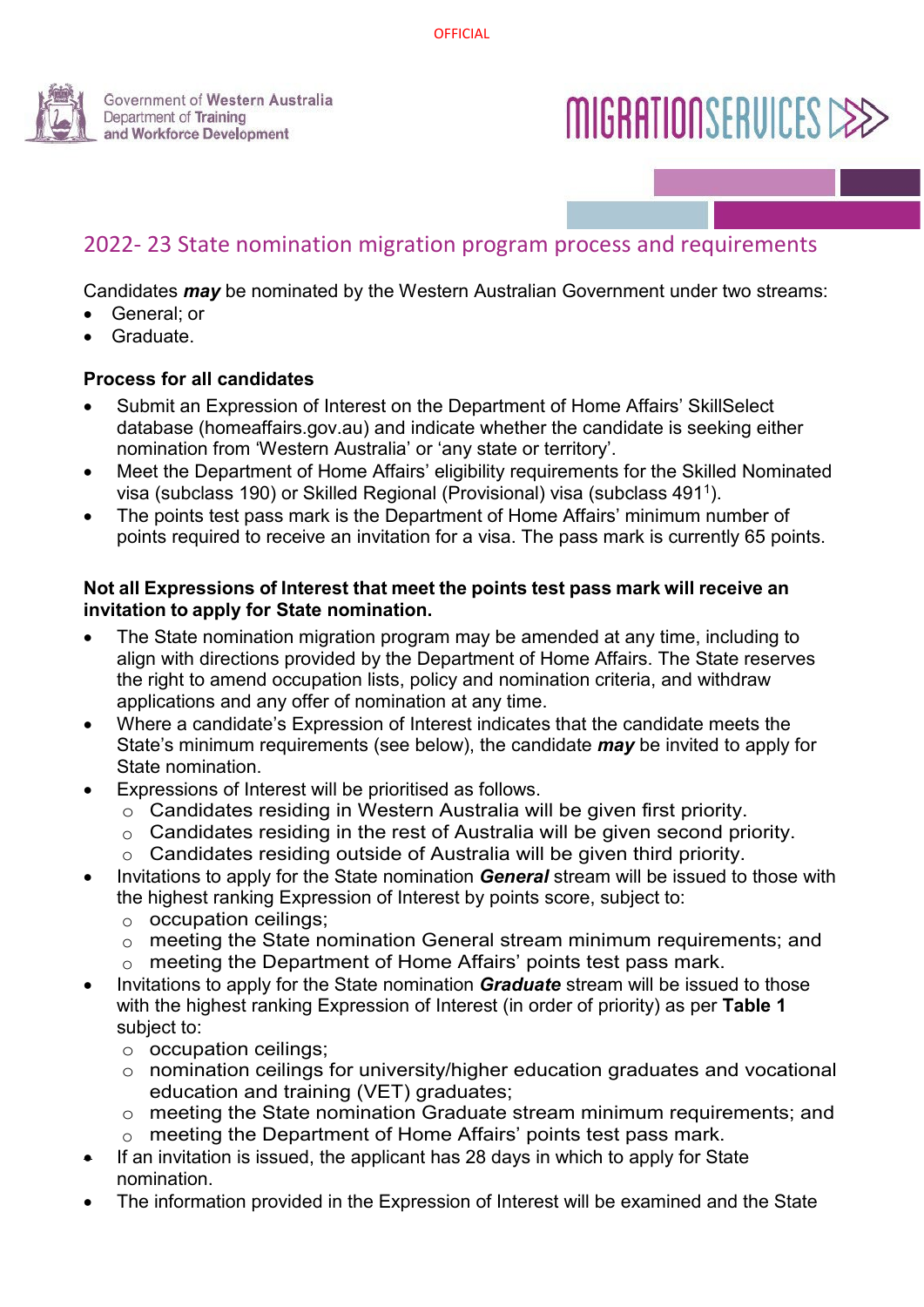#### **OFFICIAL**

 $\mathfrak{p}$ 

nomination application will be assessed against the State nomination requirements for the relevant stream.

- **An invitation to apply for State nomination does not guarantee nomination.**
- **If Migration Services nominates the Expression of Interest in SkillSelect, the applicant will receive an invitation from the Department of Home Affairs to lodge a visa application.**

**Higher education graduates VET graduates**  $\triangleright$  Completed a PhD<sup>2</sup> or Masters qualification in Western Australia  $\triangleright$  Completed a VET qualification at Advanced Diploma level in Western Australia  $\triangleright$  Completed a Honours degree or other higher degree3 in Western Australia  $\triangleright$  Completed a VET qualification at Diploma level in Western Australia  $\triangleright$  Completed a Bachelor degree in Western Australia  $\triangleright$  Completed a VET qualification at Certificate IV level in Western Australia  $\triangleright$  Highest Expression of Interest points score  $\triangleright$  Completed a VET qualification at Certificate III level in Western Australia Oldest Expression of Interest submission date  $\|\cdot\|$  Highest Expression of Interest points score Oldest Expression of Interest submission date

#### **Table 1: Western Australian ranking hierarchy for university/higher education and VET graduates**

## **Western Australian State nomination minimum requirements – General stream Western Australian skilled migration occupation list (WASMOL) Schedule 1**

To be considered for an invitation to apply for the State nomination General stream, candidates must:

- have an occupation listed as available and eligible for the intended visa subclass on the WASMOL – **Schedule 1**4;
- be able to claim and give evidence of work experience in the Expression of Interest this requirement can be met through:
	- o at least one year of Australian work experience in the nominated (or closely related<sup>5</sup>) occupation over the last 10 years; or
	- o at least three years of overseas work experience in the nominated (or closely related<sup>5</sup>) occupation over the last 10 years;
- meet the following minimum English language requirements:
	- o an English language level of 'proficient'<sup>6</sup> must be obtained by candidates nominating an ANZSCO7 Major Occupation Group 1 (Managers) or Group 2 (Professionals) occupation; or
	- $\circ$  for all other eligible occupations an English language level of 'competent'<sup>6</sup> must be obtained;
	- $\circ$  English language ability must be demonstrated by achieving the minimum English test scores in all four components in a single test as set out under English language test minimum required scores in **Tables 3a and 3b** below;
	- o candidates who hold a passport from the United Kingdom, the Republic of Ireland, the United States, Canada and New Zealand are considered to have met the minimum English language requirements and are exempt from undertaking an English proficiency test; and
- have a contract of employment<sup>9</sup> for full time employment<sup>10</sup> for at least 12 months in the nominated or closely related occupation in Western Australia.

If an invitation is issued, the applicant has 28 days in which to lodge an application for State nomination. Applications will be assessed against the above minimum requirements and the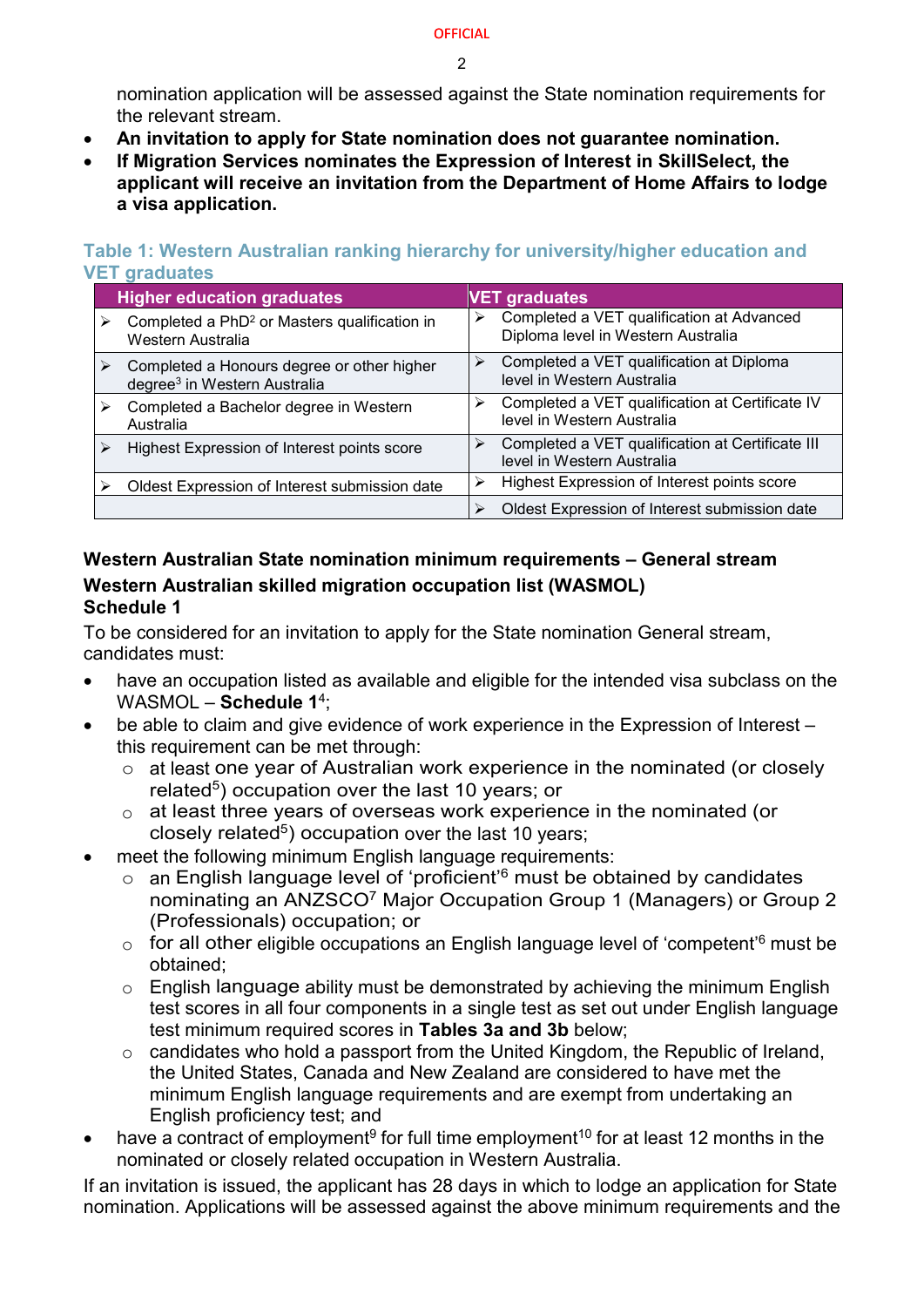#### **OFFICIAL**

3

additional requirements listed in **Table 2**.

## **WASMOL Schedule 2**

To be considered for an invitation to apply for the State nomination General stream, candidates must:

- have an occupation listed as available and eligible for the intended visa subclass on the WASMOL – **Schedule 2**4;
- meet the following minimum English language requirements:
	- o an English language level of 'proficient'<sup>6</sup> must be obtained by candidates nominating an ANZSCO7 Major Occupation Group 1 (Managers) or Group 2 (Professionals) occupation; or
	- $\circ$  for all other eligible occupations an English language level of 'competent'<sup>6</sup> must be obtained;
	- $\circ$  English language ability must be demonstrated by achieving the minimum English test scores in all four components in a single test as set out under English language test minimum required scores in **Tables 3a and 3b** below;
	- $\circ$  candidates who hold a passport from the United Kingdom, the Republic of Ireland, the United States, Canada and New Zealand are considered to have met the minimum English language requirements and are exempt from undertaking an English proficiency test; and
- have a contract of employment<sup>9</sup> for full time employment<sup>10</sup> for at least 12 months in the nominated or closely related occupation in Western Australia.

If an invitation is issued, the applicant has 28 days in which to lodge an application for State nomination. Applications will be assessed against the above minimum requirements and the additional requirements listed in *Table 2*.

## **Western Australian State nomination minimum requirements – Graduate stream**

To be considered for an invitation to apply for the State nomination Graduate stream candidates must:

- have an occupation listed as available and eligible for the intended visa subclass on the *Graduate Occupation List* (GOL)4;
- have gained a Certificate III or higher qualification in Western Australia, including a requirement to have completed at least two years of full time study<sup>8</sup> in Western Australia at a Western Australian university, higher education provider, TAFE, registered training provider or English language provider;
- demonstrate:
	- o at least six months of paid Australian work experience in the nominated (or closely related) occupation over the past five years. Applicants must enter work experience evidence in their SkillSelect Expression of Interest; **or**
	- $\circ$  a contract of employment<sup>9</sup> for full time employment<sup>10</sup> in Western Australia for at least six months in the nominated (or closely related) occupation.
- meet the following minimum English language requirements:
	- o an English language level of 'proficient' must be obtained by candidates nominating an ANZSCO Major Occupation Group 1 (Managers) or Group 2 (Professionals) occupation; or
	- o for all other eligible occupations an English language level of 'competent' must be obtained.
	- o English language ability must be demonstrated by achieving the minimum English test scores in all four components in a single test as set out under English language test mnimum required scores in **Tables 3a and 3b** below.
	- o candidates who hold a passport from the United Kingdom, the Republic of Ireland,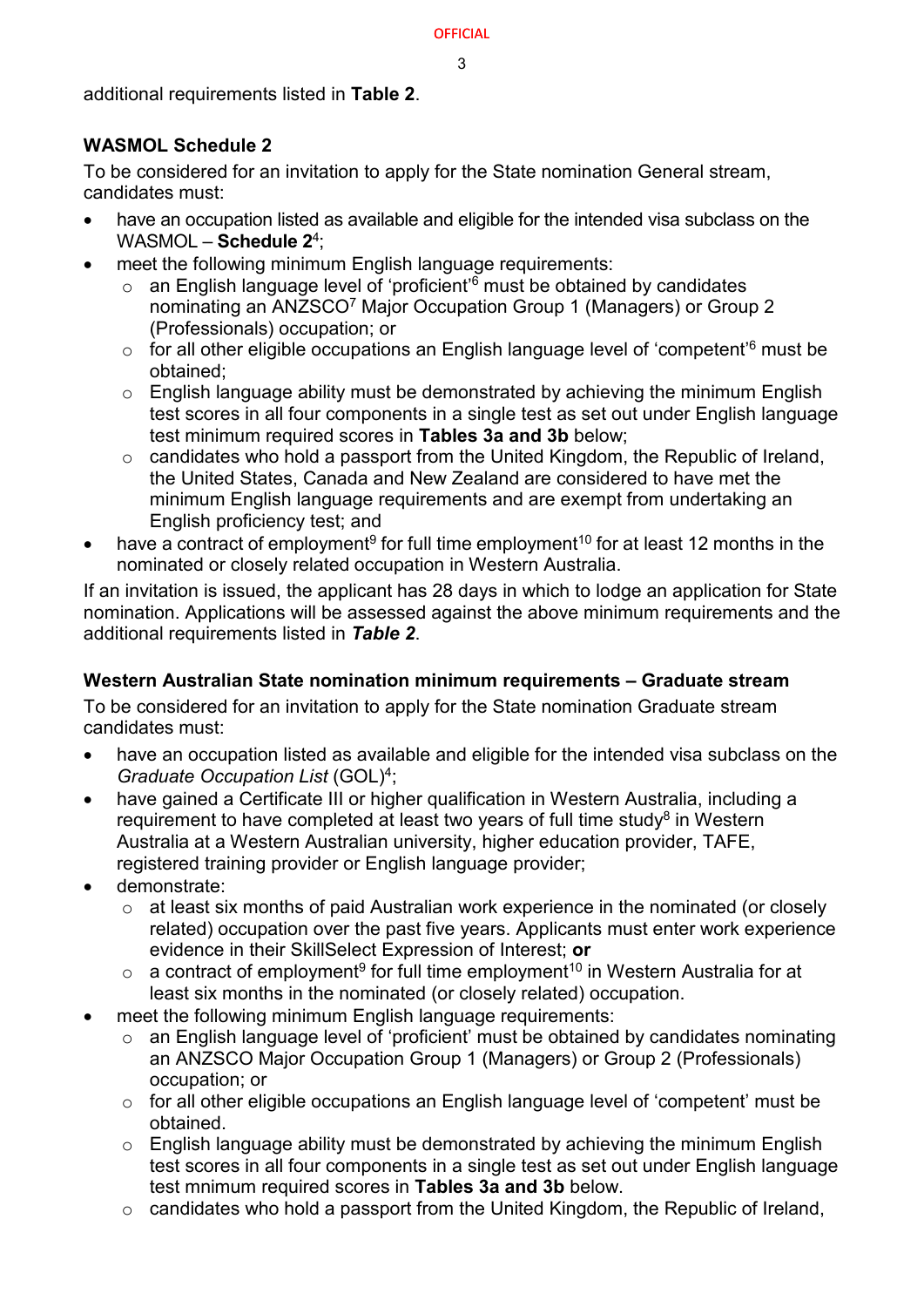the United States, Canada and New Zealand are considered to have met the minimum English language requirements and are exempt from undertaking an English proficiency test.

If an invitation is issued, the applicant has 28 days in which to lodge an application for State nomination. Applications will be assessed against the above minimum requirements and the additional requirements in Table 2.

#### **Western Australian State nomination – Additional requirements**

Candidates applying for State nomination under the General and Graduate streams must meet additional requirements as set out below.

#### **Table 2: Western Australian State nomination additional requirements**

| Additional requirements for applicants living outside Western Australia (in<br>another Australian State or Territory or in another country) |                                                                                                                    |  |
|---------------------------------------------------------------------------------------------------------------------------------------------|--------------------------------------------------------------------------------------------------------------------|--|
| Subclass 190 visa                                                                                                                           | Provide evidence showing sufficient funds to cover settlement costs and<br>living costs for at least three months. |  |
| Subclass 491 visa                                                                                                                           | Provide evidence showing sufficient funds to cover settlement costs and<br>living costs for at least three months. |  |

## **Occupations designated 'regional Western Australia only'**

Candidates nominating for occupations that are designated 'regional Western Australia only' in the General or Graduate Stream must provide evidence of a job offer/contract of employment in a location defined by the Commonwealth as *Regional Centres and Other Regional Areas.* This includes the following areas by postcodes: 6041 to 6044, 6084, 6207, 6213, 6215 to 6537, 6560 to 6770.

## **English language test minimum required scores**

Candidates nominating an ANZSCO Major Occupation Group 1 (Managers) or Group 2 (Professionals) must meet the minimum English language scores in **Table 3a** in a single test.

| groupo ranu s                                                |                      |                |         |                 |
|--------------------------------------------------------------|----------------------|----------------|---------|-----------------|
| <b>Bands</b>                                                 | Listening            | <b>Reading</b> | Writing | <b>Speaking</b> |
| <b>Test</b>                                                  | <b>Minimum score</b> |                |         |                 |
| International English Language Testing System                |                      | 7              |         |                 |
| Occupational English test                                    | B                    | B              | B       | B               |
| Test of English as a Foreign<br>Language internet-based test | 24                   | 24             | 27      | 23              |
| Pearson Test of English Academic                             | 65                   | 65             | 65      | 65              |
| Cambridge C1 Advanced                                        | 185                  | 185            | 185     | 185             |

#### **Table 3a: English language required test scores – ANZSCO major occupation groups 1 and 2**

Candidates nominating ANZSCO Major Occupation Groups 3**–**8 for General Stream or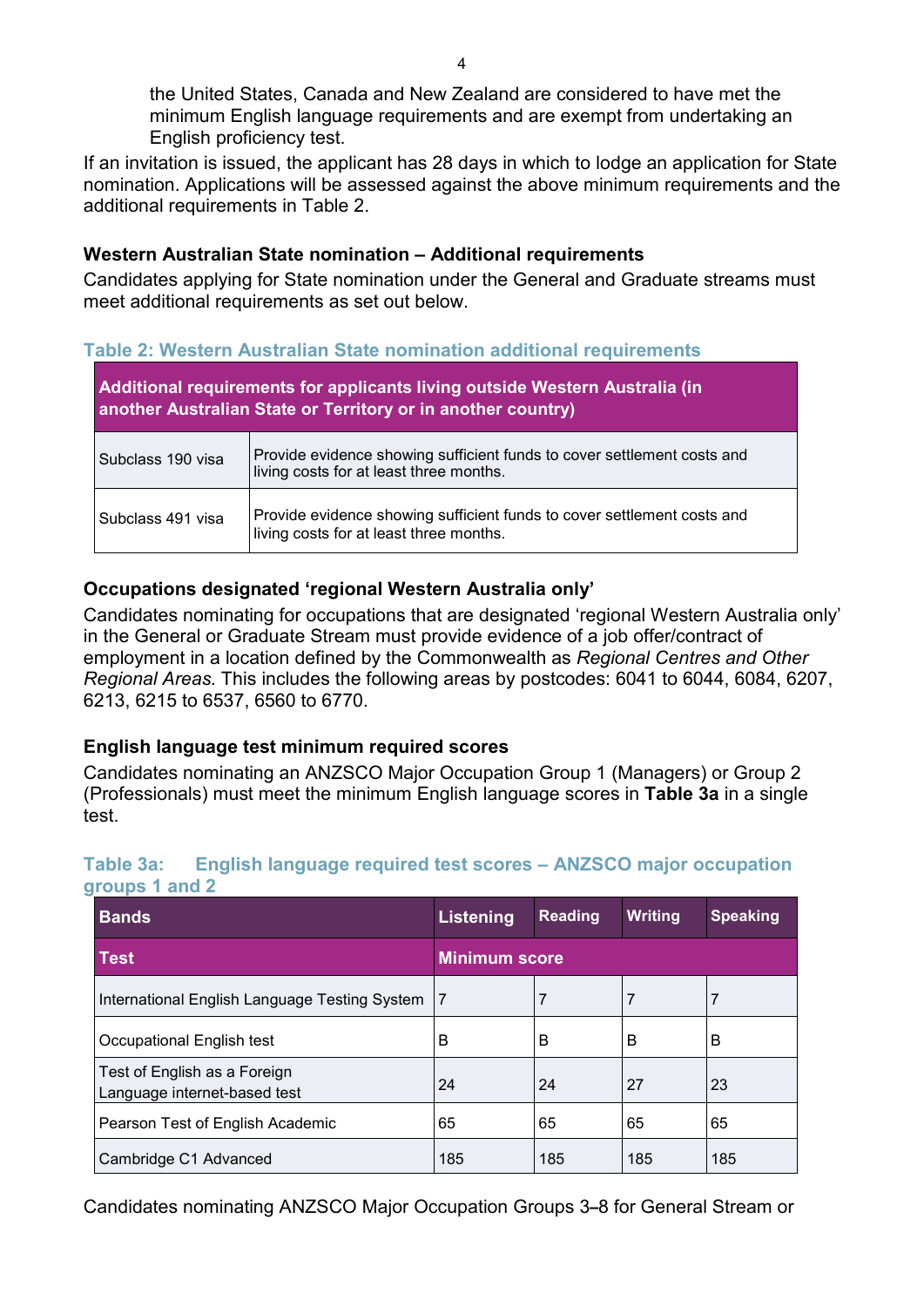#### OFFICIAL

5

Graduate Stream occupations must meet the minimum English language scores in **Table 3b** in a single test.

| Table 3b:  |  | <b>English language required test scores - ANZSCO major occupation</b> |  |
|------------|--|------------------------------------------------------------------------|--|
| groups 3-8 |  |                                                                        |  |

| <b>Bands</b>                                                 | Listening            | <b>Reading</b> | <b>Writing</b> | <b>Speaking</b> |
|--------------------------------------------------------------|----------------------|----------------|----------------|-----------------|
| <b>Test</b>                                                  | <b>Minimum score</b> |                |                |                 |
| International English Language Testing System                | 16                   | 6              | 6              | 6               |
| Occupational English test                                    | B                    | B              | B              | B               |
| Test of English as a Foreign<br>Language internet-based test | 12                   | 13             | 21             | 18              |
| Pearson Test of English Academic                             | 50                   | 50             | 50             | 50              |
| Cambridge C1 Advanced                                        | 169                  | 169            | 169            | 169             |